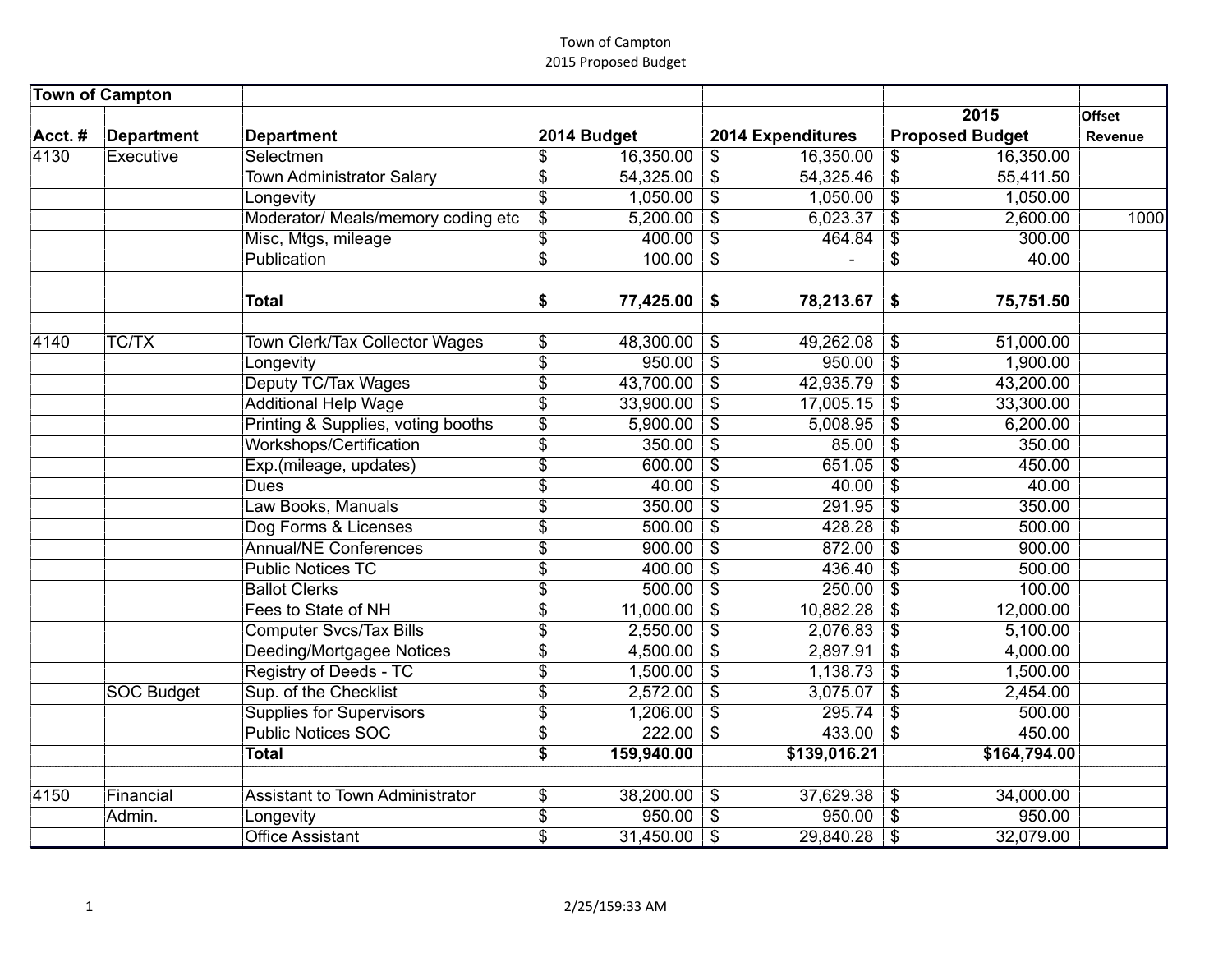|      |             | Auditors/Part time Bookkeeper         | \$                               | 30,000.00  | $\sqrt{2}$                | 16,064.75        | \$                         | 40,000.00   |           |
|------|-------------|---------------------------------------|----------------------------------|------------|---------------------------|------------------|----------------------------|-------------|-----------|
|      |             | <b>Computer Services</b>              | $\overline{\$}$                  | 17,000.00  | $\overline{\$}$           | 13,227.95        | $\overline{\$}$            | 21,000.00   |           |
|      |             | Checks, Tax Forms                     | \$                               | 800.00     | $\overline{\mathcal{S}}$  | 420.74           | $\boldsymbol{\mathsf{S}}$  | 600.00      |           |
|      |             | <b>NHMA Dues</b>                      | \$                               | 2,866.00   | $\sqrt[6]{\frac{1}{2}}$   | 2,866.21         | \$                         | 2,888.00    |           |
|      |             | Assess, Pub. & Forms                  | $\overline{\$}$                  | 20.00      | $\overline{\$}$           | 20.00            | $\overline{\$}$            | 20.00       |           |
|      |             | Reg. of Deeds Recording               | $\overline{\$}$                  | 200.00     | $\overline{\$}$           | 227.98           | $\overline{\mathcal{S}}$   | 300.00      |           |
|      |             | <b>Bank Charges</b>                   | $\overline{\$}$                  | 200.00     | $\overline{\$}$           | 250.00           | $\overline{\$}$            | 250.00      |           |
|      |             | <b>Compliance Officer</b>             | \$                               | 6,800.00   | $\overline{\$}$           | 6,708.00         | $\overline{\mathcal{S}}$   | 6,800.00    |           |
|      |             | <b>Public Notices</b>                 | $\overline{\$}$                  | 500.00     | $\overline{\mathcal{S}}$  | 737.18           | $\overline{\mathcal{S}}$   | 600.00      |           |
|      |             | <b>Town Reports &amp; Binding</b>     | $\overline{\$}$                  | 4,600.00   | \$                        | 4,828.00         | $\overline{\mathcal{S}}$   | 4,850.00    |           |
|      |             | <b>Office Supplies</b>                | \$                               | 3,800.00   | $\overline{\$}$           | 3,014.00         | $\overline{\$}$            | 3,200.00    |           |
|      |             | Treasurer/Deputy                      | \$                               | 1,200.00   | $\boldsymbol{\mathsf{S}}$ | 1,100.00         | $\boldsymbol{\mathsf{S}}$  | 1,700.00    |           |
|      |             | <b>Mileage and Meetings</b>           | \$                               | 400.00     | $\overline{\$}$           | 415.60           | $\overline{\mathcal{S}}$   | 400.00      |           |
|      |             | Equip. Main. & Repair                 | $\overline{\$}$                  | 1,400.00   | $\overline{\$}$           | 1,662.00         | $\overline{\mathcal{S}}$   | 1,500.00    |           |
|      |             | Misc. (internet & Website)            | $\overline{\$}$                  | 2,100.00   | $\overline{\$}$           | 2,367.11         | \$                         | 2,300.00    |           |
|      |             | <b>Auction of Tax Deeded Property</b> | $\overline{\boldsymbol{\theta}}$ |            | \$                        |                  | \$                         | 30,000.00   | WA 30,000 |
|      |             | Training                              | $\overline{\$}$                  | 250.00     | $\overline{\mathcal{S}}$  | 15.00            | $\overline{\mathcal{S}}$   | 250.00      |           |
|      |             | <b>Total</b>                          | $\overline{\mathbf{s}}$          | 142,736.00 |                           | $$122,344.18$ \$ |                            | 183,687.00  |           |
|      |             |                                       |                                  |            |                           |                  |                            |             |           |
| 4152 | Revaluation | Appraiser                             | \$                               | 13,000.00  | $\sqrt[6]{\frac{1}{2}}$   | 13,548.00        | $\boldsymbol{\mathsf{\$}}$ | 10,000.00   |           |
|      |             | Reval/Updates                         | $\overline{\$}$                  | 68,000.00  | $\overline{\mathcal{S}}$  | $68,000.00$ \$   |                            | 40,000.00   |           |
|      |             | <b>Total</b>                          | \$                               | 81,000.00  | \$                        | 81,548.00        | \$                         | 50,000.00   |           |
| 4153 | Legal       |                                       |                                  |            |                           |                  |                            |             |           |
|      |             | <b>Mitchell Municipal Group</b>       | \$                               | 24,000.00  | $\$\$                     | 13,352.53        | $\boldsymbol{\mathsf{S}}$  | 15,000.00   |           |
|      |             | <b>Miscellaneous Attorneys</b>        | $\overline{\$}$                  | 2,500.00   | $\mathbb{S}$              | 5,929.96         | $\overline{\mathcal{S}}$   | 6,000.00    |           |
|      |             |                                       |                                  |            |                           |                  |                            |             |           |
|      |             | <b>Total</b>                          | \$                               | 26,500.00  | \$                        | 19,282.49        |                            | \$21,000.00 |           |
| 4155 | Personnel   | Retirement                            | \$                               | 95,000.00  | $\overline{\$}$           | 118,987.58       | $\sqrt{3}$                 | 130,000.00  |           |
|      | Admin.      | Life Insurance/Disability             | $\overline{\$}$                  | 6,800.00   | $\overline{\$}$           | 7,107.54         | $\boldsymbol{\mathsf{\$}}$ | 7,300.00    |           |
|      |             | <b>Payroll Taxes &amp; Service</b>    | \$                               | 50,000.00  | $\boldsymbol{\mathsf{S}}$ | 56,109.38        | $\sqrt[6]{3}$              | 60,000.00   |           |
|      |             | <b>Health &amp; Dental Insurance</b>  | \$                               | 185,000.00 | $\sqrt{3}$                | 187,582.78       | \$                         | 198,920.00  | WA 9,060  |
|      |             | Unemployment                          | $\overline{\$}$                  | 1.00       | $\boldsymbol{\mathsf{S}}$ |                  | \$                         | 1.00        |           |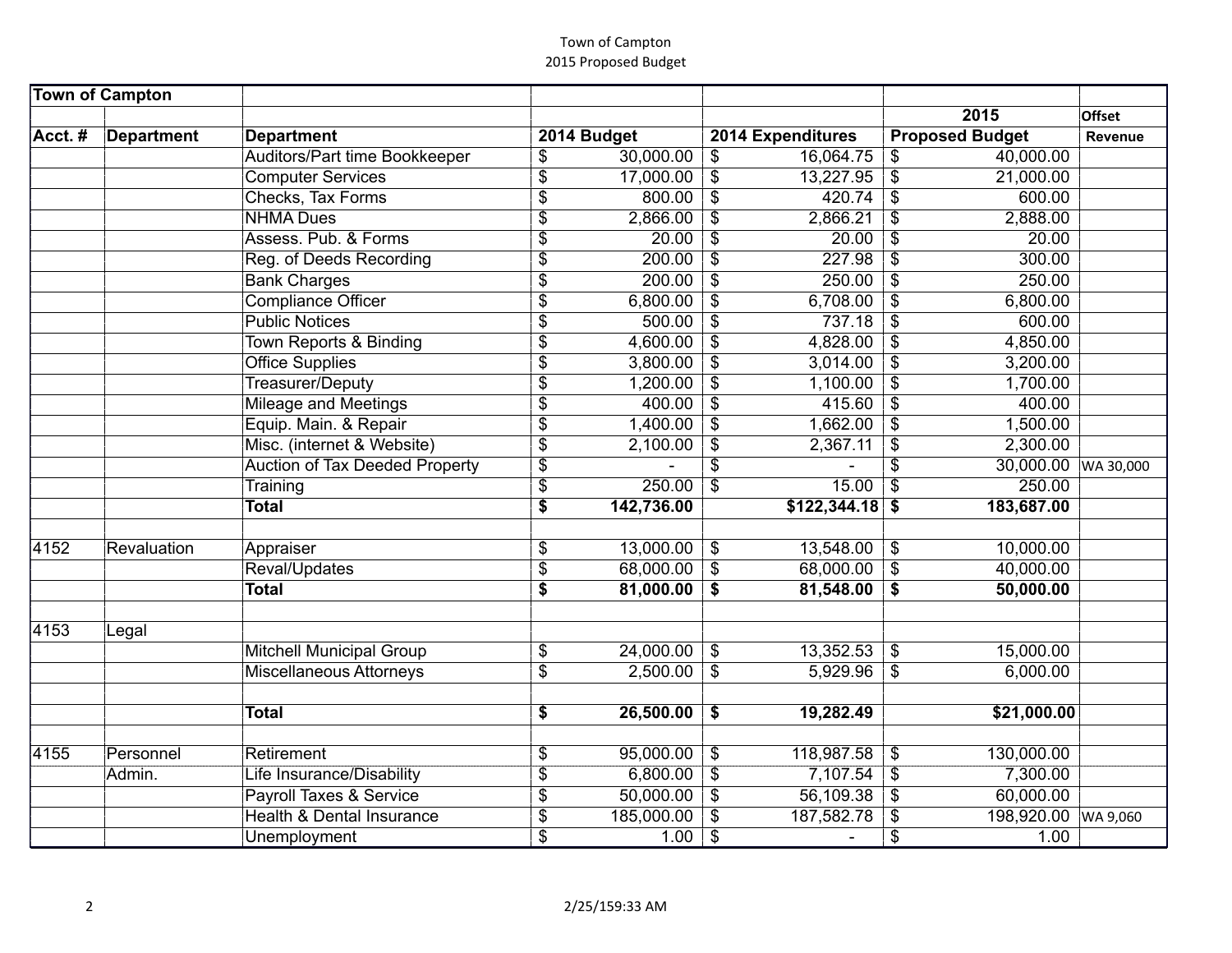|        |                      | Consortium (CDL)                | \$              | 400.00     | $\$\$                     | $446.00$ \\$     |                            | 450.00     |  |
|--------|----------------------|---------------------------------|-----------------|------------|---------------------------|------------------|----------------------------|------------|--|
|        |                      | Other                           | $\overline{\$}$ |            | $\overline{\$}$           |                  |                            |            |  |
|        |                      |                                 |                 |            |                           |                  |                            |            |  |
|        |                      | <b>Total</b>                    | \$              | 337,201.00 |                           | $$370,233.28$ \$ |                            | 396,671.00 |  |
|        |                      |                                 |                 |            |                           |                  |                            |            |  |
| 4191.1 | Planning             | <b>PB</b> Secretary             | \$              | 2,700.00   | $\$\$                     | 2,127.44         | $\boldsymbol{\mathcal{F}}$ | 2,500.00   |  |
|        |                      | Postage                         | \$              | 1,400.00   | $\sqrt[6]{\frac{1}{2}}$   | $388.58$ \$      |                            | 1,200.00   |  |
|        |                      | <b>Registry of Deeds</b>        | \$              | 500.00     | $\boldsymbol{\mathsf{s}}$ | 52.00            | \$                         | 500.00     |  |
|        |                      | <b>Public Notices</b>           | $\overline{\$}$ | 1,200.00   | $\boldsymbol{\mathsf{S}}$ | 227.50           | $\boldsymbol{\mathsf{\$}}$ | 1,000.00   |  |
|        |                      | <b>Computer Supplies</b>        | $\overline{\$}$ | 300.00     | $\mathcal{S}$             |                  | \$                         | 300.00     |  |
|        |                      | Printing                        | \$              | 300.00     | $\overline{\$}$           | 215.33           | $\overline{\mathcal{S}}$   | 300.00     |  |
|        |                      | Miscellaneous                   | $\overline{\$}$ | 300.00     | $\overline{\$}$           |                  | \$                         | 300.00     |  |
|        |                      |                                 |                 |            |                           |                  |                            |            |  |
|        |                      | <b>Total</b>                    | \$              | 6,700.00   |                           | $$3,010.85$ \$   |                            | 6,100.00   |  |
|        |                      |                                 |                 |            |                           |                  |                            |            |  |
| 4191.2 | Zoning               | <b>ZBA Secretary</b>            | \$              | 450.00     | \$                        | 225.00           | $\mathfrak{F}$             | 450.00     |  |
|        |                      | Postage                         | \$              | 450.00     | $\overline{\$}$           | 233.40           | $\overline{\mathcal{S}}$   | 450.00     |  |
|        |                      | <b>Public Notices</b>           | \$              | 450.00     | $\overline{\$}$           | 218.00           | $\overline{\mathcal{S}}$   | 450.00     |  |
|        |                      | Misc, Books, Workshops          | $\overline{\$}$ | 150.00     | $\overline{\mathcal{S}}$  | 97.98            | \$                         | 150.00     |  |
|        |                      | <b>Total</b>                    | \$              | 1,500.00   | \$                        | 774.38           | \$                         | 1,500.00   |  |
|        | 4191-008 Tax Maps    | <b>Town Mapping</b>             | \$              | 2,500.00   | \$                        | 1,145.43         | $\mathfrak{L}$             | 2,500.00   |  |
|        |                      |                                 |                 |            |                           |                  |                            |            |  |
|        |                      | <b>Total</b>                    | \$              | 2,500.00   |                           | $$1,145.43$ \$   |                            | 2,500.00   |  |
|        |                      |                                 |                 |            |                           |                  |                            |            |  |
| 4194   | <b>Gen Gov Bldgs</b> | Electricity                     | \$              | 17,000.00  | \$                        | $13,857.07$ \\$  |                            | 14,500.00  |  |
|        |                      | Heating                         | \$              | 9,000.00   | $\overline{\$}$           | $12,953.74$ \\$  |                            | 13,150.00  |  |
|        |                      | Custodial, Maintenance, Rubbish | $\overline{\$}$ | 15,000.00  | $\overline{\$}$           | $11,709.25$ \$   |                            | 15,000.00  |  |
|        |                      | Telephone                       | \$              | 10,000.00  | $\sqrt[6]{\frac{1}{2}}$   | 12,476.94        | $\sqrt[6]{3}$              | 13,300.00  |  |
|        |                      | Postage & Meter Rent            | $\overline{\$}$ | 15,500.00  | $\overline{\$}$           | 14,084.89        | $\overline{\mathcal{S}}$   | 15,500.00  |  |
|        |                      | Paper gds, supplies etc         | $\overline{\$}$ | 3,500.00   | $\overline{\$}$           | 2,317.61         | $\overline{\mathcal{S}}$   | 2,700.00   |  |
|        |                      | <b>Yard Care</b>                | \$              | 2,500.00   | $\mathfrak{S}$            | $4,780.31$ \$    |                            | 3,500.00   |  |
|        |                      | <b>Miscellaneous Repairs</b>    | $\overline{\$}$ | 3,500.00   | $\overline{\mathcal{S}}$  | $3,585.05$ \$    |                            | 2,500.00   |  |
|        |                      | Water                           | $\overline{\$}$ | 1,000.00   | $\boldsymbol{\mathsf{S}}$ | 2,242.72         | $\sqrt{3}$                 | 2,500.00   |  |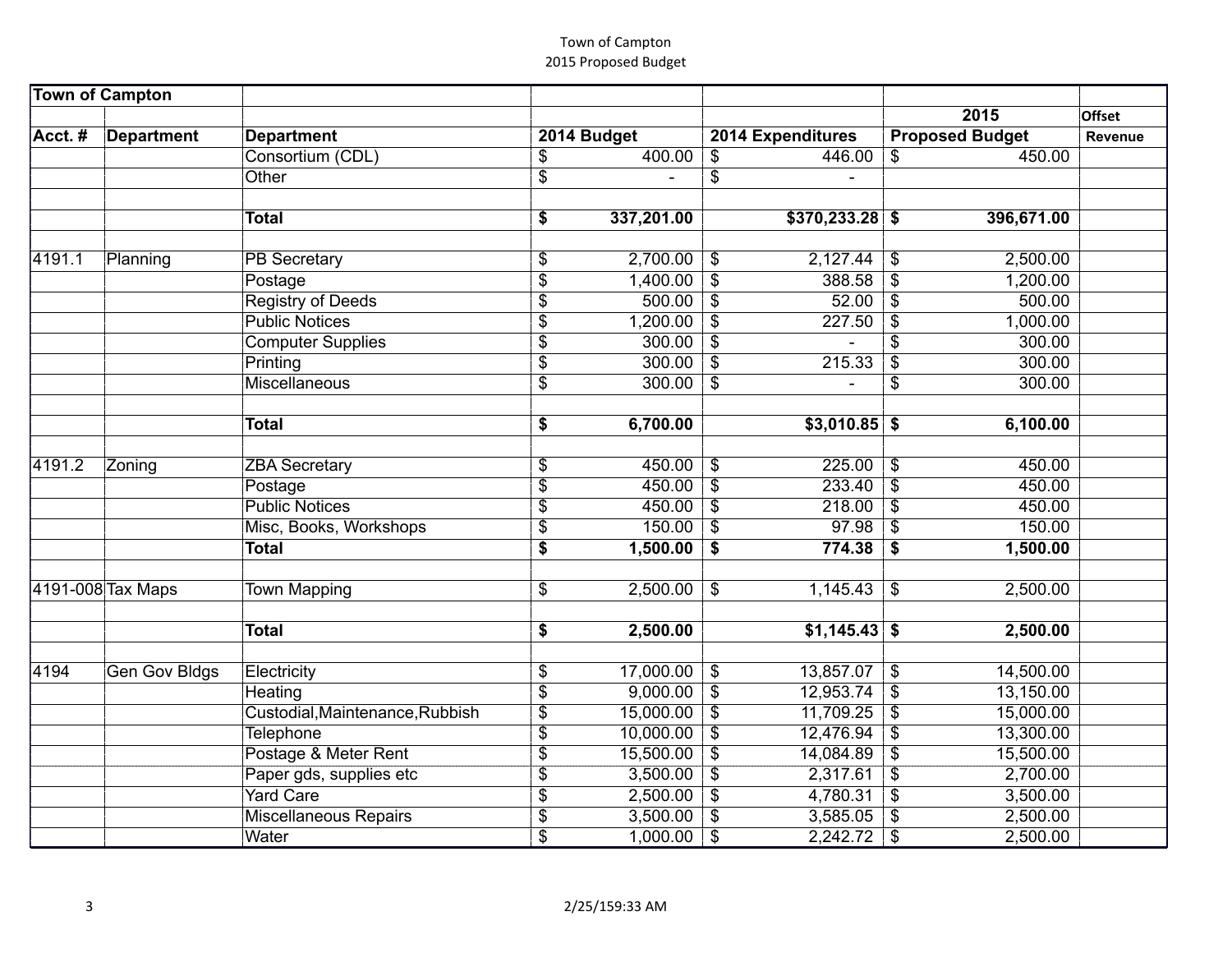|        |               | <b>Security &amp; Renovations</b>          | \$                       | 1,200.00   | $\sqrt[3]{\frac{1}{2}}$   | $3,138.00$ \$    |                           | 3,000.00   |  |
|--------|---------------|--------------------------------------------|--------------------------|------------|---------------------------|------------------|---------------------------|------------|--|
|        |               | <b>Campton Historical Bldg. Repairs</b>    | $\overline{\$}$          | 5,000.00   | $\overline{\mathcal{L}}$  | 5,000.00         | $\overline{\mathcal{S}}$  | 7,500.00   |  |
|        |               | <b>TC/Tax Office Repairs</b>               | \$                       | 1,000.00   | $\boldsymbol{\mathsf{S}}$ | 40.99            | \$                        | 1,000.00   |  |
|        |               | <b>FD Repairs</b>                          | \$                       | 16,000.00  | $\overline{\$}$           | 15,552.83        | $\overline{\$}$           | 16,000.00  |  |
|        |               | <b>Total</b>                               | \$                       | 100,200.00 |                           | $$101,739.40$ \$ |                           | 110,150.00 |  |
|        |               |                                            |                          |            |                           |                  |                           |            |  |
| 4195   | Cemeteries    | Labor                                      | \$                       | 31,775.00  | $\frac{1}{2}$             | 30,726.08        | \$                        | 32,410.50  |  |
|        |               | Equipment                                  | $\overline{\$}$          | 18,000.00  | $\overline{\$}$           | 19,150.00        | $\overline{\$}$           | 19,000.00  |  |
|        |               | <b>Supplies</b>                            | \$                       | 225.00     | $\overline{\$}$           | 106.00           | $\overline{\$}$           | 225.00     |  |
|        |               | <b>Removal of Stumps/Trees</b>             | $\overline{\$}$          | 1,500.00   | $\overline{\$}$           | 1,000.00         | $\overline{\$}$           | 1,500.00   |  |
|        |               | Fence/fountain, head stones repair         | $\overline{\$}$          | 1,000.00   | $\overline{\$}$           | 1,540.61         | $\overline{\$}$           | 1,200.00   |  |
|        |               | <b>Electricity for Well &amp; Fountain</b> | \$                       | 300.00     | $\$\$                     | 356.20           | \$                        | 350.00     |  |
|        |               | <b>Total</b>                               | \$                       | 52,800.00  | \$                        | 52,878.89        | \$                        | 54,685.50  |  |
|        |               |                                            |                          |            |                           |                  |                           |            |  |
| 4196   | Insurance     | Prop, Liab, Auto & Bond                    | \$                       | 29,397.00  | $\sqrt{3}$                | $58,881.50$ \$   |                           | 42,081.50  |  |
|        |               | <b>Worker's Comp</b>                       | $\overline{\mathcal{S}}$ | 16,434.00  | $\overline{\mathbf{s}}$   | $10,285.42$ \$   |                           | 18,800.00  |  |
|        |               |                                            |                          |            |                           |                  |                           |            |  |
|        |               | <b>Total</b>                               | \$                       | 45,831.00  |                           | $$69,166.92$ \$  |                           | 60,881.50  |  |
|        |               |                                            |                          |            |                           |                  |                           |            |  |
| 4197   | Advertising & | Humane Society/Dog Officer                 | \$                       | 3,000.00   | $\sqrt[6]{\frac{1}{2}}$   | 3,000.00         | $\sqrt{3}$                | 3,000.00   |  |
|        | Regional      | <b>Grafton Cty Senior Citizen</b>          | \$                       | 4,400.00   | $\overline{\$}$           | 4,400.00         | $\overline{\mathfrak{s}}$ | 4,400.00   |  |
|        |               | <b>Tri Cty Comm. Action</b>                | \$                       | 3,800.00   | \$                        | 3,800.00         | $\overline{\mathcal{E}}$  | 3,800.00   |  |
|        |               | <b>CADY</b>                                | $\overline{\$}$          | 500.00     | $\overline{\mathcal{S}}$  | 500.00           | $\overline{\mathcal{S}}$  | 500.00     |  |
|        |               | Mid-State Health Center                    | \$                       | 1,000.00   | $\overline{\$}$           | 1,000.00         | $\overline{\$}$           | 1,000.00   |  |
|        |               | <b>Chamber Dues</b>                        | \$                       | 795.00     | $\overline{\$}$           | 795.00           | $\overline{\mathcal{S}}$  | 795.00     |  |
|        |               | <b>CASA</b>                                | \$                       | 500.00     | $\overline{\$}$           | 500.00           | $\overline{\$}$           | 500.00     |  |
|        |               | <b>Total</b>                               | $\overline{\$}$          | 13,995.00  | $\overline{\$}$           | 13,995.00        | $\overline{\mathbf{S}}$   | 13,995.00  |  |
|        |               |                                            |                          |            |                           |                  |                           |            |  |
| 4199.1 | Perambulation | <b>Walking Town Boundary Lines</b>         | $\sqrt{2}$               | 1.00       | $\overline{\$}$           |                  | \$                        | 1.00       |  |
|        |               | <b>Total</b>                               | \$                       | 1.00       | $\overline{\$}$           |                  | $\overline{\mathbf{s}}$   | 1.00       |  |
|        |               |                                            |                          |            |                           |                  |                           |            |  |
| 4199   | Contingency   | Contingency                                | \$                       | 15,000.00  | $\mathfrak{F}$            | 10,675.72        | $\mathfrak{S}$            | 15,000.00  |  |
|        |               |                                            |                          |            |                           |                  |                           |            |  |
|        |               | <b>Total</b>                               | \$                       | 15,000.00  |                           | \$10,675.72\$    |                           | 15,000.00  |  |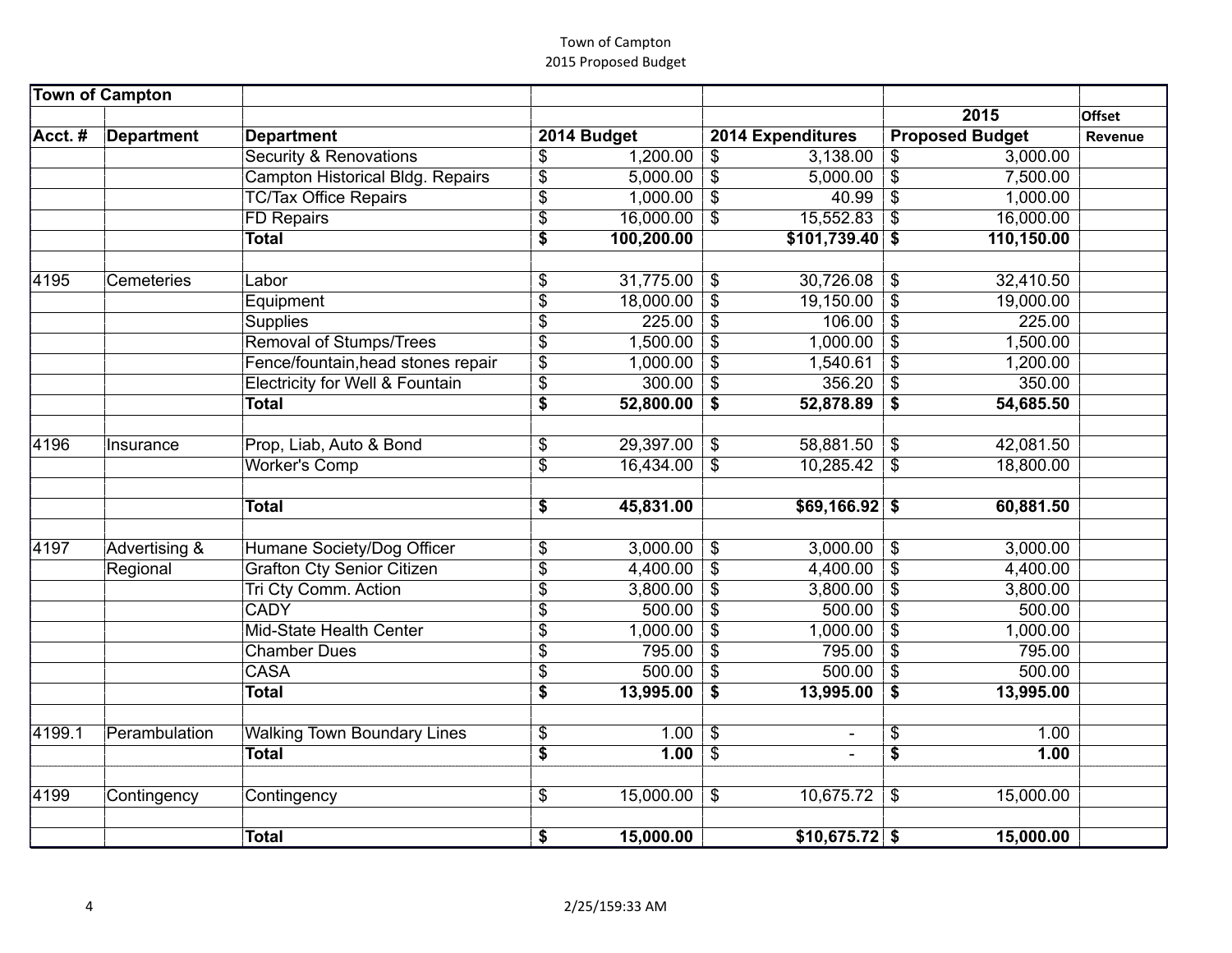| 4199.3 | Trustees of the      | <b>Trusts Management Fees</b>    | \$              | 5,800.00   | $\boldsymbol{\mathsf{\$}}$ | 4,554.12         | \$                        | 5,000.00   |        |
|--------|----------------------|----------------------------------|-----------------|------------|----------------------------|------------------|---------------------------|------------|--------|
|        | <b>Trust Funds</b>   | Mileage, Legal Fees, Notices     | $\overline{\$}$ | 200.00     | $\overline{\mathcal{S}}$   | 37.00            | $\boldsymbol{\mathsf{s}}$ | 600.00     |        |
|        | Capital Res.         | <b>Total</b>                     | \$              | 6,000.00   | \$                         | $4,591.12$ \$    |                           | 5,600.00   |        |
|        |                      |                                  |                 |            |                            |                  |                           |            |        |
| 4210   | Police               | <b>Chief's Salary</b>            | \$              | 70,250.00  | $\boldsymbol{\mathsf{\$}}$ | 70,249.92        | $\mathfrak{F}$            | 71,655.00  |        |
|        |                      | Sergeant                         | $\overline{\$}$ | 55,250.00  | $\overline{\mathcal{S}}$   | 53,187.50        | $\overline{\mathcal{S}}$  | 56,355.00  |        |
|        |                      | Corporal                         | $\overline{\$}$ | 42,653.00  | $\overline{\mathcal{S}}$   | $42,944.13$ \$   |                           | 44,575.70  |        |
|        |                      | Officer 3 Wages                  | $\overline{\$}$ | 40,510.00  | $\overline{\$}$            | 40,724.79        | $\overline{\$}$           | 42,321.50  |        |
|        |                      | Officer 4 Wages                  | $\overline{\$}$ | 39,670.00  | $\overline{\$}$            | 39,912.11        | $\overline{\$}$           | 41,481.70  |        |
|        |                      | Officer 5 Wages                  | $\overline{\$}$ | 39,670.00  | $\overline{\$}$            | 40,162.10        | $\overline{\$}$           | 41,481.70  |        |
|        |                      | Holidays                         | \$              | 8,500.00   | $\overline{\$}$            | 11,309.77        | $\boldsymbol{\mathsf{S}}$ | 12,000.00  |        |
|        |                      | <b>Executive Secretary</b>       | $\overline{\$}$ | 41,600.00  | $\overline{\mathcal{S}}$   | 39,835.98        | $\boldsymbol{\mathsf{S}}$ | 42,640.00  |        |
|        |                      | Longevity (Exec. Sec/Chief)      | \$              | 2,000.00   | $\overline{\$}$            | 2,000.00         | $\sqrt{3}$                | 2,000.00   |        |
|        |                      | <b>Part Time Officers Wages</b>  | \$              | 21,504.00  | \$                         | 24,052.75        | $\boldsymbol{\mathsf{S}}$ | 24,000.00  |        |
|        |                      | Overtime                         | \$              | 14,000.00  | $\overline{\mathcal{S}}$   | 8,892.95         | \$                        | 14,000.00  |        |
|        |                      | Office                           | $\overline{\$}$ | 16,000.00  | $\overline{\$}$            | 15,906.31        | $\overline{\$}$           | 18,000.00  |        |
|        |                      | Fuel                             | $\overline{\$}$ | 24,000.00  | $\overline{\$}$            | 21,109.31        | $\overline{\$}$           | 23,000.00  |        |
|        |                      | <b>Cruiser Maintenance</b>       | \$              | 4,000.00   | $\overline{\mathcal{S}}$   | 6,286.27         | $\boldsymbol{\mathsf{S}}$ | 5,000.00   |        |
|        |                      | <b>Telephone</b>                 | $\overline{\$}$ | 8,000.00   | $\overline{\$}$            | 7,362.35         | $\sqrt{3}$                | 8,000.00   |        |
|        |                      | <b>Dispatch</b>                  | $\overline{\$}$ | 32,200.00  | $\overline{\$}$            | 32,107.98        | $\overline{\$}$           | 35,000.00  |        |
|        |                      | Legal/Prosecutor                 | \$              | 7,000.00   | $\boldsymbol{\mathsf{S}}$  | 6,044.36         | $\overline{\mathcal{S}}$  | 7,000.00   |        |
|        |                      | <b>Training, Education, Dues</b> | $\overline{\$}$ | 6,000.00   | $\sqrt[6]{\frac{1}{2}}$    | 3,551.63         | $\mathfrak{s}$            | 6,000.00   |        |
|        |                      | Uniforms & Equipment             | $\overline{\$}$ | 10,000.00  | $\overline{\$}$            | 9,057.67         | $\overline{\$}$           | 10,000.00  |        |
|        |                      | <b>Insurance Deductible</b>      | $\overline{\$}$ | 1,000.00   | $\boldsymbol{\mathsf{\$}}$ |                  | \$                        | 1,000.00   |        |
|        |                      | Janitorial                       | $\overline{\$}$ | 150.00     | $\overline{\$}$            | 115.98           | $\overline{\$}$           | 150.00     |        |
|        |                      | Recruitment                      | $\overline{\$}$ | 500.00     | $\overline{\$}$            | 961.00           | $\overline{\mathcal{S}}$  | 500.00     |        |
|        |                      |                                  |                 |            |                            |                  |                           |            |        |
|        |                      | <b>Total</b>                     | \$              | 484,457.00 |                            | $$475,774.86$ \$ |                           | 506,160.60 | grant  |
| 4212   | <b>Police Detail</b> | <b>Total</b>                     | \$              | 12,000.00  | \$                         | 1,293.75         | \$                        | 12,000.00  | 12,000 |
|        |                      |                                  |                 |            |                            |                  |                           |            |        |
| 4220   | <b>Fire Dept</b>     | Payroll - Full Time              | \$              | 184,235.80 | $\sqrt[3]{\frac{1}{2}}$    | 170,023.43       | \$                        | 208,703.20 |        |
|        |                      | <b>Call Company</b>              | \$              | 71,771.00  | \$                         | 77,187.38        | -\$                       | 57,524.00  |        |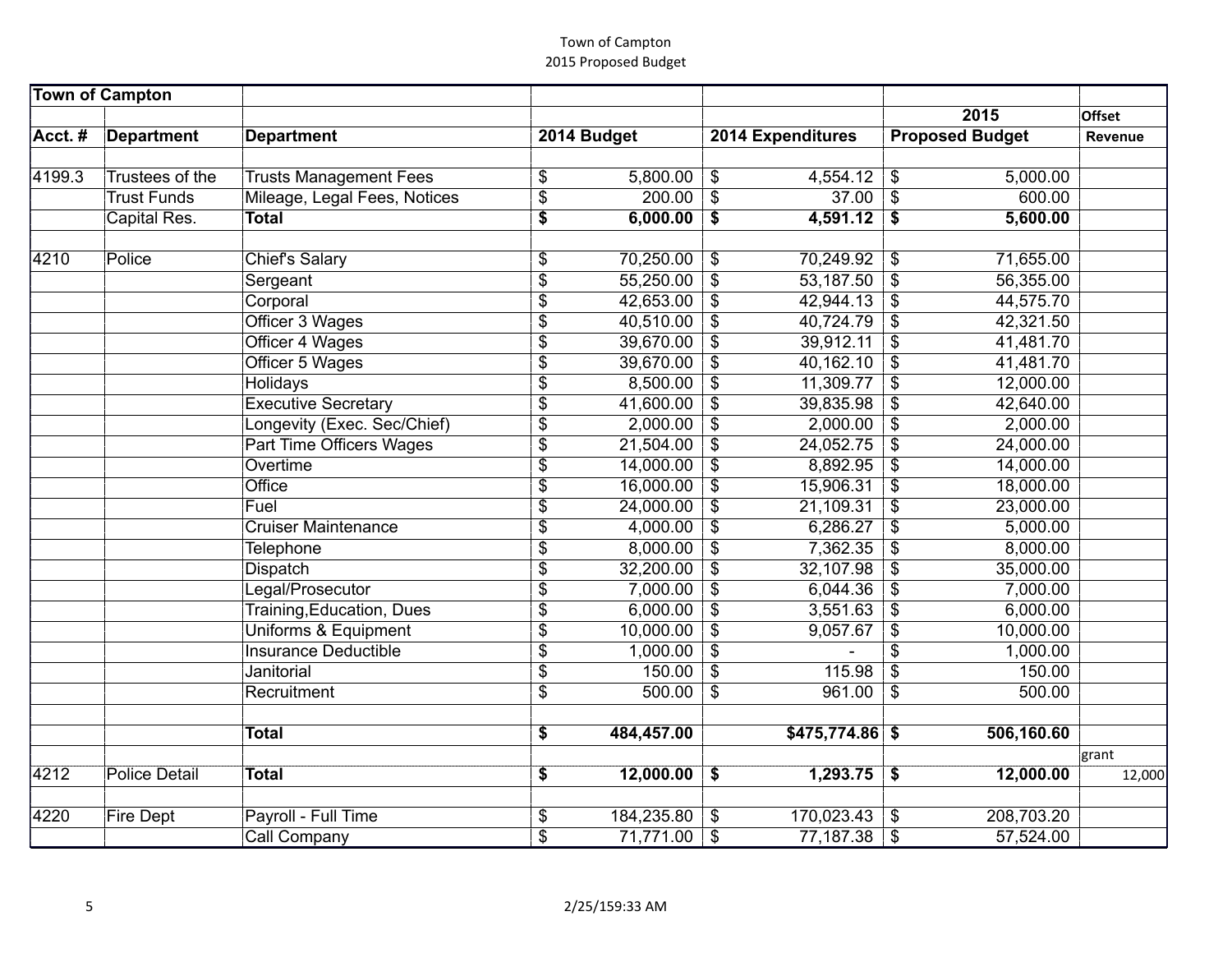| Weekend/Weekday Call                    | \$                        | 31,350.00 | \$                         | 29,592.14 | \$                               | 31,350.00              |
|-----------------------------------------|---------------------------|-----------|----------------------------|-----------|----------------------------------|------------------------|
| Payroll - Overtime - FT                 | $\overline{\$}$           | 16,899.30 | $\overline{\$}$            | 7,933.85  | \$                               | 17,237.76              |
| Payroll - Special Detail                | \$                        | 4,000.00  | $\boldsymbol{\mathcal{F}}$ | 5,310.00  | $\boldsymbol{\mathsf{s}}$        | 5,310.00               |
| <b>Payroll Support Staff</b>            | $\overline{\$}$           | 5,015.14  | $\overline{\$}$            | 5,015.14  | $\overline{\mathcal{S}}$         | 5,115.45               |
| <b>Payroll Tax Expense</b>              | \$                        | 13,267.19 | $\boldsymbol{\mathsf{S}}$  | 13,402.30 | $\boldsymbol{\mathsf{S}}$        | 16,095.16              |
| <b>Payroll Unemployment</b>             | \$                        | 1,754.01  | $\boldsymbol{\mathsf{s}}$  | 672.63    | $\boldsymbol{\mathsf{S}}$        | 1,677.85               |
| <b>Payroll - Retirement</b>             | $\overline{\$}$           | 51,669.24 | $\mathfrak{s}$             | 43,853.63 | $\overline{\mathcal{S}}$         | 51,831.79              |
| Payroll - Health Ins. Life & Disability | $\overline{\$}$           | 93,891.86 | $\overline{\$}$            | 76,137.76 | $\overline{\mathcal{S}}$         | 111,967.78             |
| <b>Chief's Expenses</b>                 | $\overline{\$}$           | 500.00    | $\overline{\$}$            | 782.68    | $\overline{\mathcal{S}}$         | 200.00                 |
| <b>Deputy Chief's Expenses</b>          | $\overline{\$}$           | 600.00    | $\overline{\$}$            | 210.00    | $\overline{\mathcal{S}}$         | 200.00                 |
| <b>Fire Commissioners' Expenses</b>     | $\overline{\$}$           | 500.00    | $\overline{\$}$            | 194.96    | $\overline{\mathcal{S}}$         | 200.00                 |
| Postage                                 | \$                        | 400.00    | $\boldsymbol{\mathsf{S}}$  | 475.42    | \$                               | 550.00                 |
| <b>Publications &amp; Software</b>      | $\boldsymbol{\mathsf{S}}$ | 2,500.00  | $\boldsymbol{\mathsf{S}}$  | 3,564.78  | $\boldsymbol{\mathsf{S}}$        | 2,500.00               |
| <b>Office Suplies</b>                   | $\overline{\$}$           | 1,200.00  | $\sqrt{3}$                 | 3,507.40  | $\overline{\mathcal{S}}$         | 1,500.00               |
| Audit                                   | \$                        | 2,100.00  | $\frac{1}{2}$              | 2,100.00  | $\boldsymbol{\mathsf{S}}$        | 2,100.00               |
| Legal Expense                           | \$                        | 3,500.00  | $\boldsymbol{\mathsf{S}}$  | 1,259.58  | $\overline{\boldsymbol{\theta}}$ | 2,500.00               |
| I.T.                                    | \$                        | 1,500.00  | $\overline{\$}$            | 38.10     | $\boldsymbol{\mathsf{S}}$        | 1,500.00               |
| Advertising                             | \$                        | 1,200.00  | $\overline{\$}$            | 63.20     | $\overline{\mathcal{S}}$         | 500.00                 |
| Insurance                               | \$                        | 31,550.00 | $\boldsymbol{\mathsf{S}}$  | 27,219.81 | \$                               | 31,000.00              |
| <b>Insurance Deductions</b>             | $\sqrt{3}$                | 2,000.00  | $\boldsymbol{\mathsf{S}}$  |           | \$                               | 2,000.00               |
| Utilities - Telephone                   | $\overline{\$}$           | 3,700.00  | $\overline{\mathcal{S}}$   | 2,374.60  | $\overline{\mathcal{S}}$         | 3,000.00               |
| <b>Utilities - Cell Phones</b>          | $\overline{\$}$           | 1,560.00  | $\boldsymbol{\mathsf{S}}$  | 1,586.18  | $\boldsymbol{\mathsf{S}}$        | 1,560.00               |
| Utilities - Electric                    | $\overline{\$}$           | 6,000.00  | $\boldsymbol{\mathsf{S}}$  | 6,360.45  | $\boldsymbol{\mathsf{S}}$        | 7,000.00               |
| Utilities - Heating Oil                 | $\overline{\$}$           | 9,700.00  | $\boldsymbol{\mathsf{S}}$  | 11,057.10 | $\overline{\mathcal{S}}$         | 9,700.00               |
| <b>Utilities - Cable</b>                | \$                        | 1,500.00  | $\boldsymbol{\mathsf{S}}$  | 1,213.29  | $\boldsymbol{\mathsf{S}}$        | 1,300.00               |
| <b>Health &amp; Safety</b>              | \$                        | 6,000.00  | $\boldsymbol{\mathsf{S}}$  | 7,598.06  | $\boldsymbol{\mathsf{S}}$        | 3,000.00               |
| Training                                | \$                        | 6,500.00  | $\overline{\$}$            | 9,036.65  | $\overline{\$}$                  | 6,500.00               |
| Education                               | \$                        | 3,000.00  | $\boldsymbol{\mathsf{S}}$  | 1,400.00  | $\overline{\$}$                  | 3,000.00               |
| <b>Vehicle Fuel</b>                     | \$                        | 15,000.00 | $\overline{\$}$            | 22,374.33 | $\sqrt{3}$                       | 15,000.00              |
| <b>Vehicle Maintenance</b>              | \$                        | 22,000.00 | $\overline{\$}$            | 44,330.39 | \$                               | 22,000.00              |
| <b>Pump Repair</b>                      | \$                        |           | \$                         |           | \$                               |                        |
| <b>FD Equipment</b>                     | \$                        | 13,000.00 | \$                         | 19,284.07 | \$                               | 165,000.00<br>CR60,000 |
| FD Rescue Supplies                      | $\overline{\$}$           | 13,000.00 | \$                         | 16,433.07 | \$                               | 10,000.00              |
| <b>FD Fire Gear</b>                     | \$                        | 10,000.00 | $\boldsymbol{\mathsf{\$}}$ | 13,064.37 | $\boldsymbol{\mathsf{s}}$        | 10,000.00              |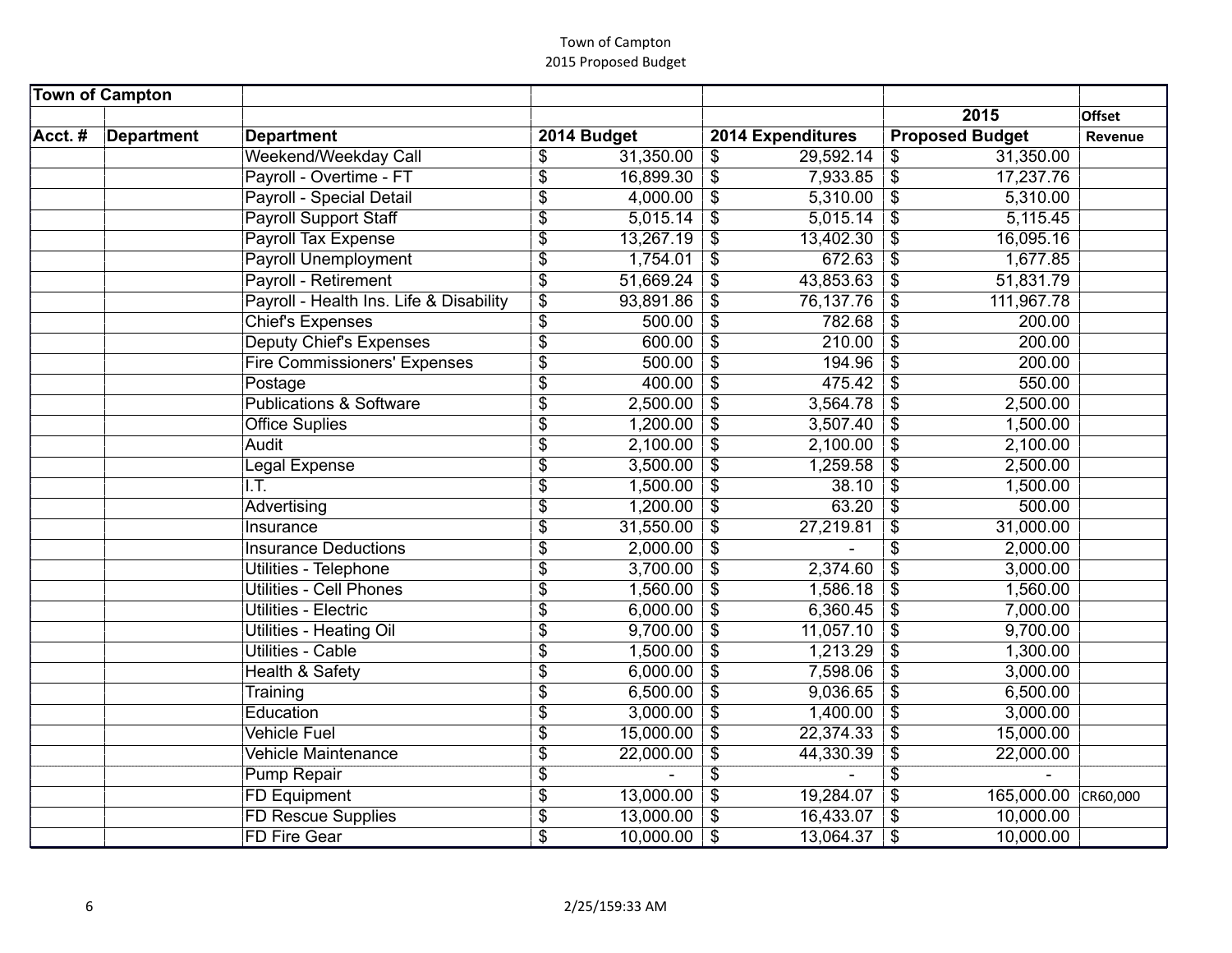|        |                      | <b>FD Uniforms</b>                  | \$              | 2,000.00   | $\frac{1}{2}$             | $2,566.02$ \$  |                           | 2,000.00     |
|--------|----------------------|-------------------------------------|-----------------|------------|---------------------------|----------------|---------------------------|--------------|
|        |                      | A.E.D./Defibrillator                | $\overline{\$}$ | 1.00       | $\overline{\mathcal{L}}$  |                | \$                        | 1.00         |
|        |                      | <b>Equipment Maintenance</b>        | \$              | 11,000.00  | $\overline{\mathcal{S}}$  | 16,755.94      | $\boldsymbol{\mathsf{S}}$ | 6,500.00     |
|        |                      | <b>Other Supplies</b>               | $\overline{\$}$ | 700.00     | $\overline{\$}$           | 1,129.77       | $\frac{1}{2}$             | 1,000.00     |
|        |                      | <b>Maintenance Contracts</b>        | $\overline{\$}$ |            | \$                        |                | $\overline{\$}$           | 4,500.00     |
|        |                      | Miscellaneous Expense               | $\overline{\$}$ | 1,000.00   | $\overline{\$}$           | 1,151.84       | \$                        | 1,000.00     |
|        |                      | <b>Total - Operating Budget</b>     | \$              | 647,064.54 | \$                        | 646,260.32     | $\boldsymbol{\mathsf{S}}$ | 823,623.99   |
|        |                      | Leases (Campton's share)            | \$              | 31,310.64  | $\sqrt[6]{\frac{1}{2}}$   | $31,310.64$ \$ |                           |              |
|        |                      | TOC operating budget(58%)and        | \$              | 406,608.07 | \$                        | 406,608.07     | \$                        | 478,422.00   |
|        |                      | 60% of leases, no lease in 2015     |                 |            |                           |                |                           |              |
| 4220.6 | <b>Forest Fires</b>  | <b>Forest Fires</b>                 | \$              | 500.00     | $\boldsymbol{\mathsf{S}}$ | $110.70$ \$    |                           | 500.00       |
|        |                      | Total                               | \$              | 500.00     |                           | \$110.70       |                           | \$500.00     |
|        |                      |                                     |                 |            |                           |                |                           |              |
| 4220.5 | <b>Fire Dispatch</b> | akes Region Mutual Fire Aid         | \$              | 28,998.80  | $\boldsymbol{\mathsf{S}}$ | $28,839.59$ \$ |                           | 30,220.66    |
|        |                      | Total                               | \$              | 28,998.80  |                           | \$28,839.59    |                           | \$30,220.66  |
|        |                      |                                     |                 |            |                           |                |                           |              |
| 4290   | Emerg. Mgmt          | Emerg. Mgmt                         | \$              | 4,000.00   | \$                        | $4,531.77$ \$  |                           | 9,325.00     |
|        |                      |                                     |                 |            |                           |                |                           |              |
|        |                      | Total                               | \$              | 4,000.00   |                           | \$4,531.77     |                           | \$9,325.00   |
| 4299   | 911                  | Signs, Posts                        | \$              | 800.00     | $\boldsymbol{\mathsf{S}}$ | $655.50$ \\$   |                           | 3,000.00     |
|        |                      | Total                               | $\overline{\$}$ | 800.00     |                           | \$655.50       |                           | \$3,000.00   |
|        |                      |                                     |                 |            |                           |                |                           |              |
| 4312   | Highway              | Road Agent's Salary                 | \$              | 53,285.88  |                           | \$53,286.48    |                           | \$54,352.23  |
|        |                      | <b>Highway Crew Wages</b>           | \$              | 101,000.00 |                           | \$91,257.39    |                           | \$101,000.00 |
|        |                      | Overtime                            | \$              | 9,000.00   |                           | \$10,528.01    |                           | \$10,000.00  |
|        |                      | <b>Paving Appropriation/Bridges</b> | \$              | 175,000.00 |                           | \$168,544.96   |                           | \$195,000.00 |
|        |                      | Telephone & Internet                | \$              | 3,000.00   |                           | \$2,924.24     |                           | \$3,000.00   |
|        |                      | <b>Culverts/Supplies</b>            | \$              | 6,000.00   |                           | \$6,121.80     |                           | \$6,000.00   |
|        |                      | Gravel                              | \$              | 35,000.00  |                           | \$23,304.24    |                           | \$30,000.00  |
|        |                      | Leases Backhoe & Trucks             | \$              | 40,106.94  |                           | \$40,106.94    |                           | \$27,181.04  |
|        |                      | Equip. Maintenance/Repair           | \$              | 33,000.00  |                           | \$35,530.90    |                           | \$33,000.00  |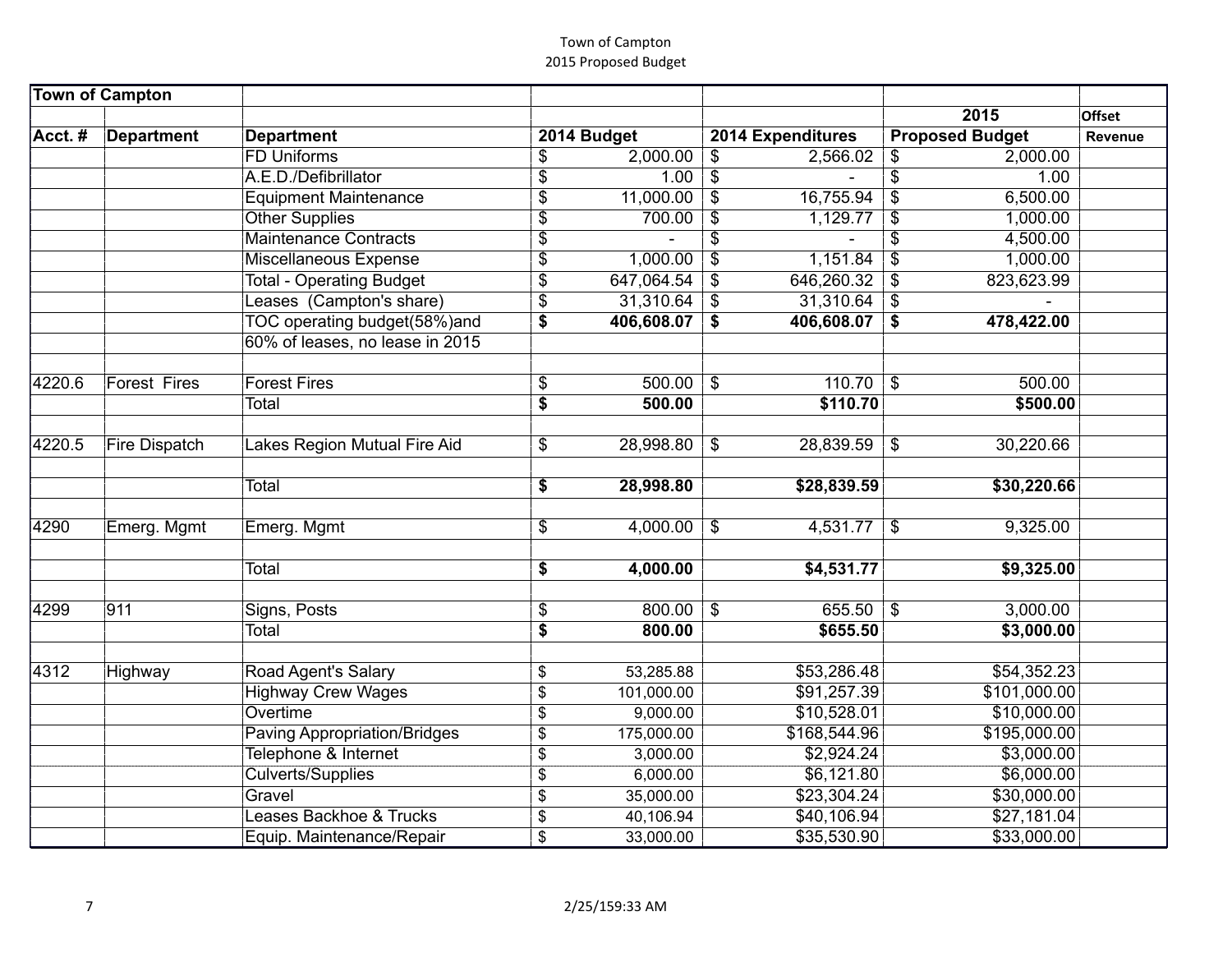|                    | Fuel                                                | \$                                                                                                                                                                                                                                   | 42,000.00                                                                             |                                                                                  | \$42,239.47                                                                |                                                                          | \$40,000.00                                                                                                  |                                                                                                             |
|--------------------|-----------------------------------------------------|--------------------------------------------------------------------------------------------------------------------------------------------------------------------------------------------------------------------------------------|---------------------------------------------------------------------------------------|----------------------------------------------------------------------------------|----------------------------------------------------------------------------|--------------------------------------------------------------------------|--------------------------------------------------------------------------------------------------------------|-------------------------------------------------------------------------------------------------------------|
|                    | Sub-Contractors                                     | \$                                                                                                                                                                                                                                   | 6,000.00                                                                              |                                                                                  | \$3,110.00                                                                 |                                                                          | \$4,000.00                                                                                                   |                                                                                                             |
|                    |                                                     |                                                                                                                                                                                                                                      |                                                                                       |                                                                                  |                                                                            |                                                                          |                                                                                                              |                                                                                                             |
|                    | Mowing                                              | $\overline{\mathbb{S}}$                                                                                                                                                                                                              | 3,000.00                                                                              |                                                                                  | \$3,110.00                                                                 |                                                                          | \$3,000.00                                                                                                   |                                                                                                             |
|                    | <b>Contg. for Weather Damage</b>                    | \$                                                                                                                                                                                                                                   | 1,000.00                                                                              |                                                                                  | \$0.00                                                                     |                                                                          | \$1,000.00                                                                                                   |                                                                                                             |
|                    | <b>Winter Maintenance</b>                           | \$                                                                                                                                                                                                                                   | 121,000.00                                                                            |                                                                                  | \$107,406.68                                                               |                                                                          | \$119,000.00 Block Grant                                                                                     |                                                                                                             |
|                    | <b>Winter Sand</b>                                  | \$                                                                                                                                                                                                                                   | 25,000.00                                                                             |                                                                                  | \$25,680.36                                                                |                                                                          | \$25,000.00                                                                                                  | 114,093.96                                                                                                  |
|                    | <b>Winter Salt</b>                                  | \$                                                                                                                                                                                                                                   | 20,000.00                                                                             |                                                                                  | \$28,022.14                                                                |                                                                          | \$20,000.00                                                                                                  |                                                                                                             |
|                    | <b>Total</b>                                        | \$                                                                                                                                                                                                                                   | 673,392.82                                                                            |                                                                                  | \$641,173.61                                                               |                                                                          | \$671,533.27                                                                                                 |                                                                                                             |
|                    |                                                     |                                                                                                                                                                                                                                      |                                                                                       |                                                                                  |                                                                            |                                                                          |                                                                                                              |                                                                                                             |
| Hydrants           |                                                     | \$                                                                                                                                                                                                                                   |                                                                                       | \$                                                                               |                                                                            |                                                                          |                                                                                                              |                                                                                                             |
|                    |                                                     |                                                                                                                                                                                                                                      |                                                                                       |                                                                                  |                                                                            | $\mathfrak{F}$                                                           |                                                                                                              |                                                                                                             |
|                    |                                                     |                                                                                                                                                                                                                                      |                                                                                       |                                                                                  |                                                                            |                                                                          |                                                                                                              |                                                                                                             |
|                    |                                                     |                                                                                                                                                                                                                                      |                                                                                       |                                                                                  |                                                                            |                                                                          |                                                                                                              |                                                                                                             |
|                    |                                                     | \$                                                                                                                                                                                                                                   |                                                                                       | \$                                                                               |                                                                            |                                                                          |                                                                                                              |                                                                                                             |
|                    |                                                     |                                                                                                                                                                                                                                      |                                                                                       |                                                                                  |                                                                            |                                                                          |                                                                                                              |                                                                                                             |
|                    |                                                     |                                                                                                                                                                                                                                      |                                                                                       |                                                                                  |                                                                            |                                                                          |                                                                                                              |                                                                                                             |
|                    |                                                     | \$                                                                                                                                                                                                                                   | 2,768.57                                                                              | \$                                                                               | 2,768.57                                                                   | \$                                                                       | 2,794.72                                                                                                     |                                                                                                             |
|                    | <b>Total</b>                                        | \$                                                                                                                                                                                                                                   | 2,768.57                                                                              |                                                                                  |                                                                            |                                                                          | 2,794.72                                                                                                     |                                                                                                             |
| <b>Beebe River</b> | Management                                          |                                                                                                                                                                                                                                      |                                                                                       |                                                                                  |                                                                            |                                                                          |                                                                                                              |                                                                                                             |
| Sewer              | Maintenance                                         |                                                                                                                                                                                                                                      |                                                                                       |                                                                                  |                                                                            |                                                                          |                                                                                                              |                                                                                                             |
|                    | <b>Total</b>                                        | \$                                                                                                                                                                                                                                   | 13,000.00                                                                             |                                                                                  | \$5,571.18                                                                 |                                                                          | \$13,000.00                                                                                                  |                                                                                                             |
|                    |                                                     |                                                                                                                                                                                                                                      |                                                                                       |                                                                                  |                                                                            |                                                                          |                                                                                                              |                                                                                                             |
|                    |                                                     |                                                                                                                                                                                                                                      |                                                                                       |                                                                                  |                                                                            |                                                                          |                                                                                                              |                                                                                                             |
|                    |                                                     |                                                                                                                                                                                                                                      |                                                                                       |                                                                                  |                                                                            |                                                                          |                                                                                                              |                                                                                                             |
|                    |                                                     |                                                                                                                                                                                                                                      |                                                                                       |                                                                                  |                                                                            |                                                                          |                                                                                                              |                                                                                                             |
|                    |                                                     |                                                                                                                                                                                                                                      |                                                                                       |                                                                                  |                                                                            |                                                                          |                                                                                                              |                                                                                                             |
|                    | <b>PB Community Health</b>                          | \$                                                                                                                                                                                                                                   |                                                                                       | $\boldsymbol{\mathsf{S}}$                                                        |                                                                            |                                                                          | 15,210.55                                                                                                    |                                                                                                             |
|                    | <b>Total</b>                                        |                                                                                                                                                                                                                                      |                                                                                       |                                                                                  |                                                                            |                                                                          |                                                                                                              |                                                                                                             |
|                    | <b>Beebe River</b><br>Water<br><b>Health Agency</b> | Road Sweeping<br><b>Campton Village Precinct</b><br>Deer Run Dam<br><b>Total</b><br>Solid Waste/Recyc Town of Thornton<br>Ply. Vill W & S Dist.<br><b>Total</b><br>PemiBaker Solid VDues PBSWD<br>Management<br>Maintenance<br>Total | \$<br>$\overline{\$}$<br>\$<br>\$<br>$\overline{\boldsymbol{\mathsf{s}}}$<br>\$<br>\$ | 6,800.00<br>400.00<br>7,200.00<br>241,567.36<br>100.00<br>241,667.36<br>9,840.00 | $\overline{\$}$<br>\$<br>$\overline{\mathbf{3}}$<br>15,192.45<br>15,192.45 | \$0.00<br>6,800.00<br>400.00<br>185,806.54<br>\$185,806.54<br>\$5,901.14 | $\overline{\mathcal{S}}$<br>$7,200.00$ \$<br>\$<br>\$<br>$$2,768.57$ \$<br>$15,192.45$ \$<br>$$15,192.45$ \$ | \$0.00<br>6,800.00<br>400.00<br>7,200.00<br>237,398.40<br>100.00<br>\$237,498.40<br>\$9,840.00<br>15,210.55 |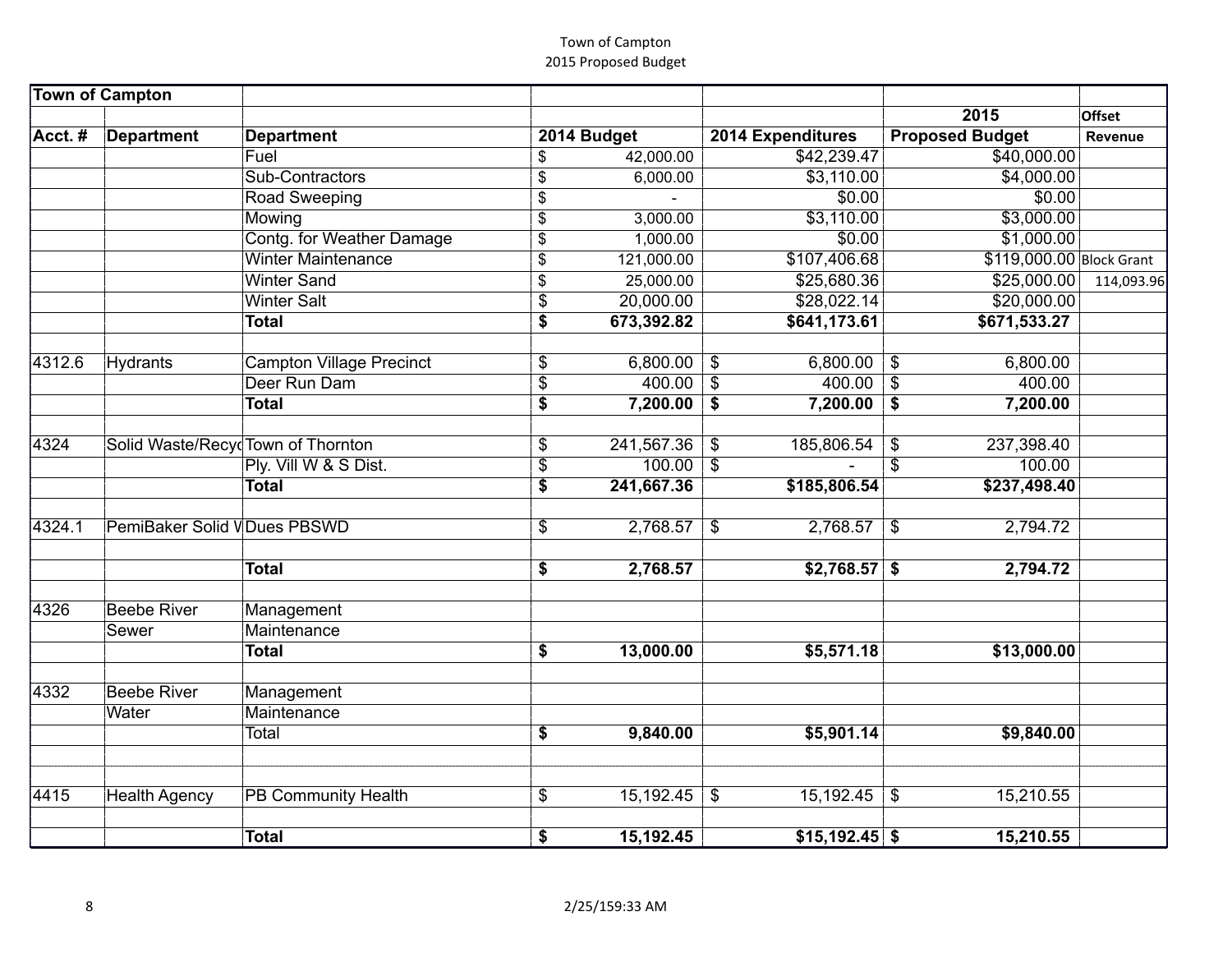| 4415.1 | <b>Health Officer</b> |                                       |                 |                       |                                                     |                       | $\overline{\mathcal{S}}$           |                       |        |
|--------|-----------------------|---------------------------------------|-----------------|-----------------------|-----------------------------------------------------|-----------------------|------------------------------------|-----------------------|--------|
|        |                       | <b>Health Department</b>              | \$              | 1,300.00              | $\overline{\mathcal{E}}$                            | 1,338.00              |                                    | 1,380.00              |        |
|        |                       | <b>Total</b>                          | \$              | 1,300.00              |                                                     | $$1,338.00$ \$        |                                    | 1,380.00              |        |
|        |                       |                                       |                 |                       |                                                     |                       |                                    |                       |        |
| 4442   | Welfare               | <b>Town Welfare</b>                   | \$              | 40,000.00             | $\$\$                                               | 35,080.78             | $\sqrt[6]{3}$                      | 40,000.00             |        |
|        |                       |                                       |                 |                       |                                                     |                       |                                    |                       |        |
|        |                       | <b>Total</b>                          | \$              | 40,000.00             |                                                     | $$35,080.78$ \$       |                                    | 40,000.00             |        |
|        |                       |                                       |                 |                       |                                                     |                       |                                    |                       |        |
| 4449   | <b>Other Welfare</b>  | <b>Voices Against Violence</b>        | \$              | 2,000.00              | $\bullet$                                           | 2,000.00              | $\overline{\mathbf{3}}$            | 2,000.00              |        |
|        |                       | <b>Bridge House</b>                   | $\overline{\$}$ | 2,000.00              | $\overline{\$}$                                     | $2,000.00$ \$         |                                    | 2,000.00              |        |
|        |                       |                                       |                 |                       |                                                     |                       |                                    |                       |        |
|        |                       | <b>Total</b>                          | \$              | 4,000.00              | \$                                                  | 4,000.00              | \$                                 | 4,000.00              |        |
|        |                       |                                       |                 |                       |                                                     |                       |                                    |                       |        |
| 4520   | Parks & Rec           | <b>P&amp;R</b> Development            | \$              | 98,996.00             | $\$\$                                               | 99,578.91             | $\boldsymbol{\mathcal{F}}$         | 100,995.00            | 53,000 |
|        |                       |                                       |                 |                       |                                                     |                       |                                    |                       |        |
|        |                       | <b>Total</b>                          | \$              | 98,996.00             |                                                     | \$99,578.91           |                                    | \$100,995.00          |        |
|        |                       |                                       |                 |                       |                                                     |                       |                                    |                       |        |
| 4550   | Library               | Librarian Wages                       | \$              | 22,274.00<br>3,715.00 | $\overline{\mathbf{3}}$<br>$\overline{\mathcal{S}}$ | 20,230.01<br>3,476.39 | \$                                 | 22,274.00<br>3,715.00 |        |
|        |                       | Substitute Wages<br>Books/Periodicals | $\overline{\$}$ | 8,000.00              |                                                     |                       | $\overline{\$}$<br>$\overline{\$}$ |                       |        |
|        |                       |                                       | \$              |                       |                                                     |                       |                                    | 10,000.00             |        |
|        |                       | Office Supplies/Oper. Exp             | \$              | 1,700.00              |                                                     |                       | \$                                 | 2,000.00              |        |
|        |                       | <b>Computer Services</b>              | \$              | 3,500.00              |                                                     |                       | \$                                 | 2,500.00              |        |
|        |                       | <b>Telephone</b>                      | $\overline{\$}$ | 725.00                |                                                     |                       | $\overline{\$}$                    | 900.00                |        |
|        |                       | <b>Staff Development</b>              | \$              | 300.00                |                                                     |                       | $\overline{\$}$                    | 300.00                |        |
|        |                       | <b>Special Programs</b>               | $\overline{\$}$ | 1,000.00              |                                                     |                       | $\overline{\$}$                    | 1,000.00              |        |
|        |                       | <b>Trustee/Librarian Dues</b>         | $\overline{\$}$ | 150.00                |                                                     |                       | $\overline{\$}$                    | 150.00                |        |
|        |                       | Miscellaneous                         | $\overline{\$}$ | 100.00                |                                                     |                       | $\overline{\$}$                    | 100.00                |        |
|        |                       | Accountant                            | $\overline{\$}$ | 400.00                |                                                     |                       | $\overline{\$}$                    | 400.00                |        |
|        |                       | Legal Fees                            | $\overline{\$}$ | 600.00                |                                                     |                       | $\overline{\$}$                    | 600.00                |        |
|        |                       | Paid to Trustees                      |                 |                       | \$                                                  | 16,475.00             |                                    |                       |        |
|        |                       | <b>Total</b>                          | \$              | 42,464.00             | $\overline{\boldsymbol{\mathsf{s}}}$                | 40,181.40             | \$                                 | 43,839.00             |        |
|        |                       |                                       |                 |                       |                                                     |                       |                                    |                       |        |
| 4583   |                       | Patriotic Purposes Durant Haley Post  | \$              | 600.00                | $\frac{1}{2}$                                       | 600.00                | $\overline{\mathbf{3}}$            | 600.00                |        |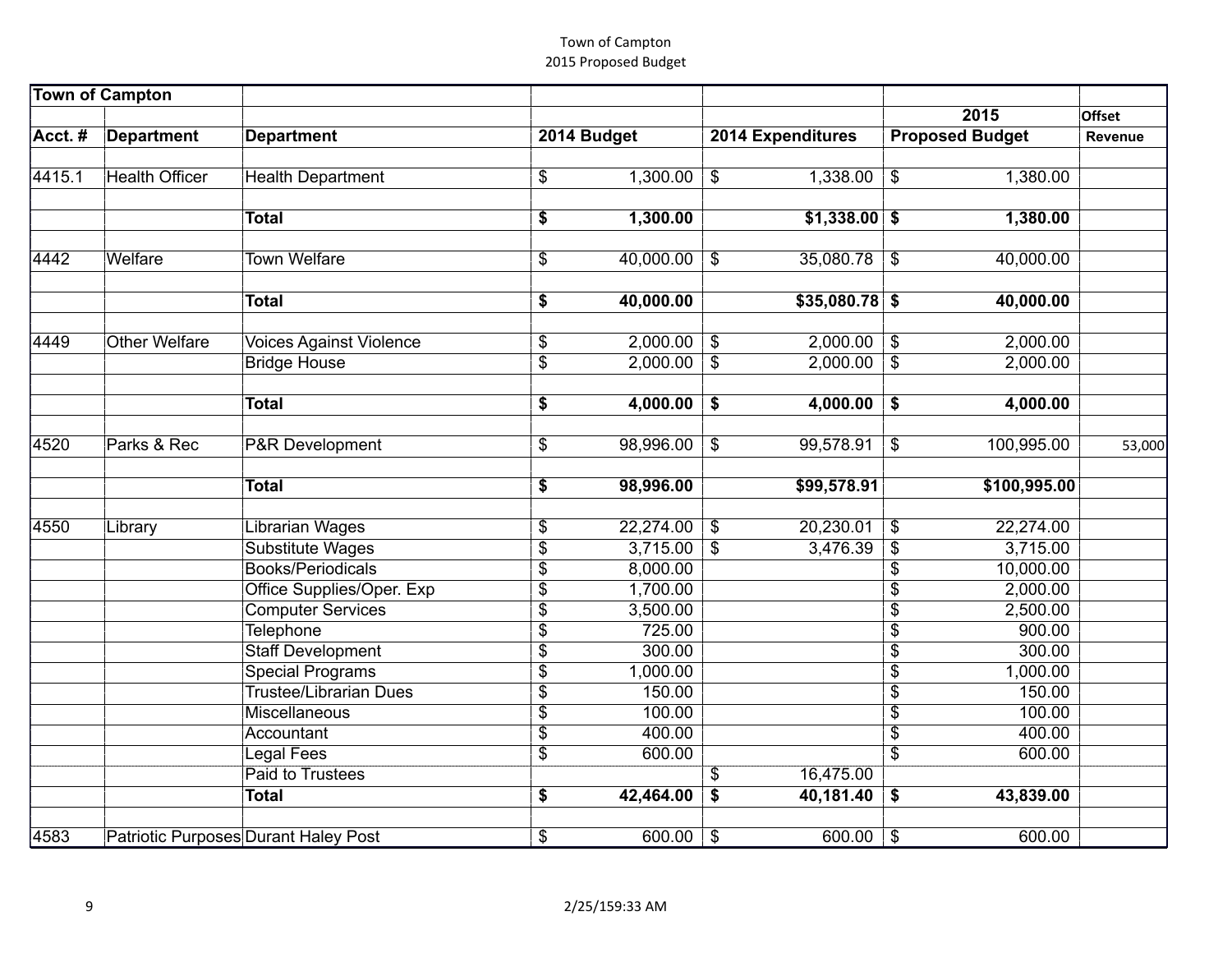|        |              | Old Home Day                                           | \$                       |            |                            |                |                            |                          |  |
|--------|--------------|--------------------------------------------------------|--------------------------|------------|----------------------------|----------------|----------------------------|--------------------------|--|
|        |              | <b>Total</b>                                           | $\overline{\$}$          | 600.00     | \$                         | $600.00$ \$    |                            | 600.00                   |  |
|        |              |                                                        |                          |            |                            |                |                            |                          |  |
|        |              |                                                        |                          |            |                            |                |                            |                          |  |
| 4611   | Conservation | <b>Dues</b>                                            | \$                       | 265.00     | \$                         | $265.00$ \$    |                            | 295.00                   |  |
|        |              | <b>PRLAC</b>                                           | \$                       | 250.00     | $\overline{\mathcal{S}}$   | 250.00         | $\overline{\mathbf{s}}$    | 250.00                   |  |
|        |              | Conference//Education                                  | \$                       | 250.00     | $\overline{\mathcal{S}}$   | 150.00         | $\overline{\mathcal{S}}$   | 250.00                   |  |
|        |              | Postage, Public Notices, Printing                      | $\overline{\$}$          | 75.00      | $\overline{\$}$            | 76.50          | $\overline{\mathcal{S}}$   | 75.00                    |  |
|        |              | <b>Property Management</b>                             | \$                       | 200.00     | $\frac{1}{2}$              | 200.00         | $\boldsymbol{\mathsf{S}}$  | 200.00                   |  |
|        |              | Miscellaneous                                          | \$                       | 25.00      | $\overline{\$}$            |                | \$                         | 25.00                    |  |
|        |              | <b>NRI Expenses</b>                                    |                          |            |                            |                | \$                         | 500.00                   |  |
|        |              | <b>Total</b>                                           | \$                       | 1,065.00   | \$                         | 941.50         | \$                         | 1,595.00                 |  |
|        |              |                                                        |                          |            |                            |                |                            |                          |  |
| 4711   | Princ-LTB    | <b>New Town Building</b>                               | \$                       | 67,857.14  | \$                         | 67,857.14      | $\boldsymbol{\mathcal{F}}$ | 67,857.14                |  |
|        |              | <b>Fire Department Sub-Station</b>                     | \$                       | 24,107.80  | \$                         | 24,107.80      | \$                         | 24,107.80                |  |
|        |              | Covered Bridges (Article 3, 2009)                      | \$                       | 32,805.00  | \$                         | $32,805.00$ \$ |                            |                          |  |
|        |              | <b>Total</b>                                           | $\overline{\mathbf{s}}$  | 124,769.94 | \$                         | 124,769.94 \$  |                            | 91,964.94                |  |
| 4711.1 | Betterment   | <b>Beebe River Road Betterment</b>                     | \$                       | 86,860.00  | $\$\$                      | $69,043.71$ \$ |                            | 8,806.97                 |  |
|        |              | Total                                                  | \$                       | 86,860.00  | \$                         | 69,043.71      | \$                         | 8,806.97                 |  |
|        |              |                                                        |                          |            |                            |                |                            |                          |  |
| 4721   | Int - LTB    | Bridge Bond Int.                                       | \$                       | 1,161.00   | $\boldsymbol{\mathsf{\$}}$ | 1,080.66       | $\mathfrak{F}$             |                          |  |
|        |              | Fire Substation Int.                                   | \$                       | 2,892.94   | $\overline{\$}$            | $2,882.22$ \$  |                            | 1,929.00                 |  |
|        |              | <b>New Town Bldg Interest</b>                          | $\overline{\mathbb{S}}$  | 21,660.00  | $\overline{\mathcal{S}}$   | $20,817.57$ \$ |                            | 20,113.00                |  |
|        |              | <b>Total</b>                                           | \$                       | 25,713.94  | $\boldsymbol{\hat{\ast}}$  | 24,780.55 \$   |                            | 22,042.00                |  |
| 4723   | Int. on TANS | Interest                                               | \$                       | 3,900.00   | \$                         | 250.00         | $\boldsymbol{\mathsf{S}}$  | 6,000.00                 |  |
|        |              | Total                                                  | \$                       | 3,900.00   | \$                         | 250.00         | \$                         | 6,000.00                 |  |
|        |              |                                                        |                          |            |                            |                |                            |                          |  |
|        |              | 4901/490 Capital Outlay & E Computer/Hardware/Software | \$                       | 2,670.00   | $\sqrt[6]{3}$              | 2,300.00       | -\$                        | 2,113.00                 |  |
|        |              | Purchase 2014 Police Cruisers                          | $\overline{\$}$          | 68,000.00  | $\sqrt[3]{\frac{1}{2}}$    | 66,849.25      | $\boldsymbol{\mathsf{S}}$  | $\blacksquare$           |  |
|        |              | Utility Truck FD (Campton's share)                     | \$                       |            |                            |                | \$                         | $\overline{\phantom{0}}$ |  |
|        |              | Copier (TC/TX)                                         | $\overline{\mathcal{S}}$ |            |                            |                | \$                         | $\blacksquare$           |  |
|        |              | Lease Purchase/Highway Truck                           | \$                       | 28,269.37  | \$                         | 28,269.37      | S                          |                          |  |
|        |              | PD Body Camera                                         | $\overline{\$}$          |            | \$                         |                | \$                         | 10,000.00                |  |